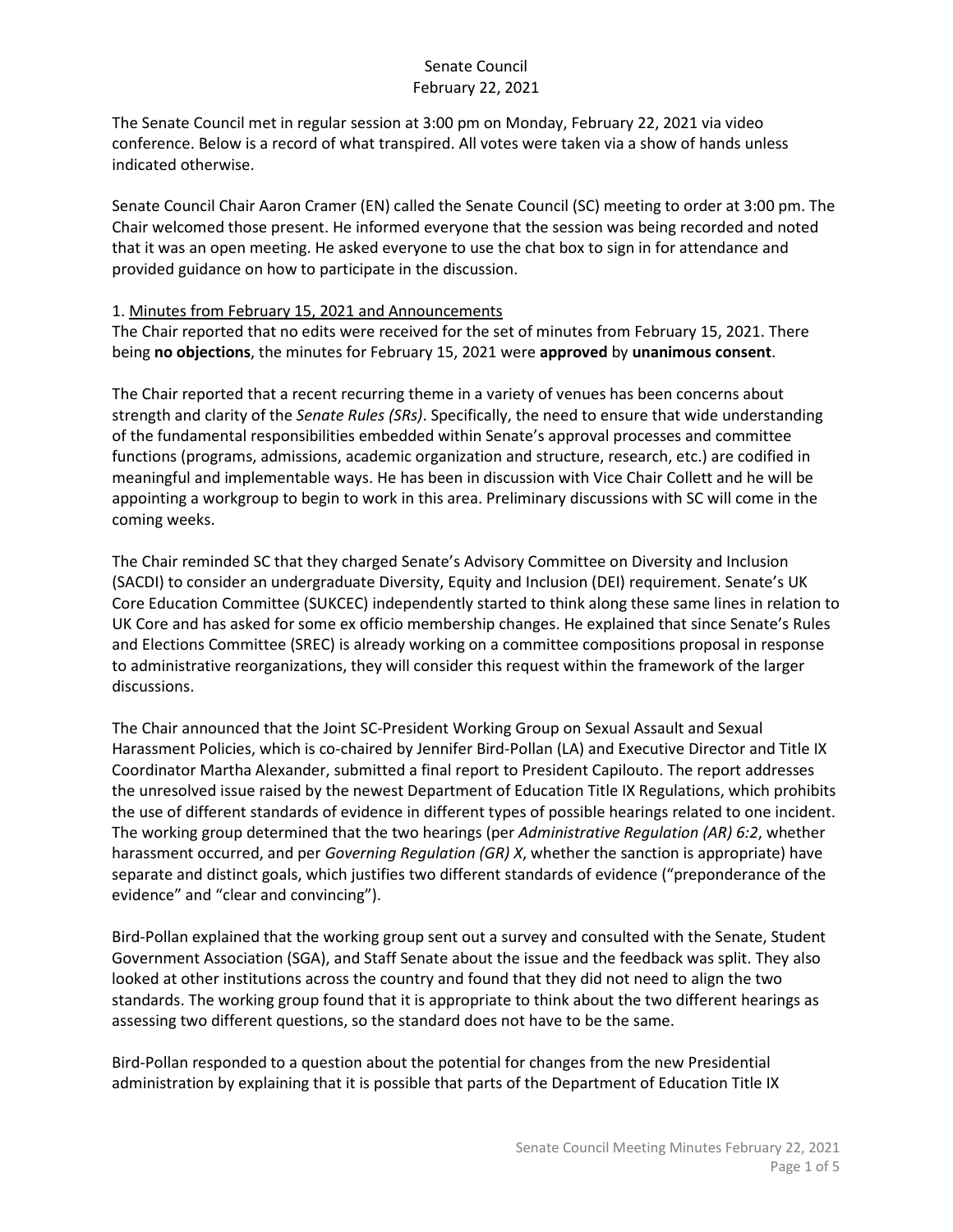Regulations could be changed but UK's overall process was designed with fairness in mind, so she was not sure if anything would need to change.

## 2. Committee Reports

a. Senate's Academic Programs Committee (SAPC) - Leslie Vincent, Chair

i. Proposed New BS in Computer Engineering Technology

Vincent explained the proposed new BS in Computer Engineering Technology. The Chair asked if there were any questions and there was clarification that the proposed BS would prepare students for a career in computer engineering technology but not information technology. The Chair stated that the **motion** on the floor was a recommendation from the SAPC that the University Senate approve, for submission to the Board of Trustees, the establishment of a new BS degree: Computer Engineering Technology, in the Department of Engineering Technology, within the College of Engineering. Because the motion came from committee, no **second** was needed. The Chair asked if there was any debate on the proposal and there was clarification that there are other degree programs at UK where students take a significant portion of classes at a local community and technical college. There was also clarification that students will complete part of the coursework at Bluegrass Community and Technical College (BCTC) and although enrollment is shared, BCTC will be the home institution while the student takes classes there and while the student takes classes at UK, UK will be the home institution. A **vote** was taken and the motion **passed** with none opposed and one abstained.

## ii. Proposed New BS in Lean Systems Engineering Technology

Vincent explained the proposed new BS in Lean Systems Engineering Technology. The Chair asked if there were any questions and there were none. The Chair stated that the **motion** on the floor was a recommendation from the SAPC that the University Senate approve, for submission to the Board of Trustees, the establishment of a new BS degree: Lean Systems Engineering Technology, in the Department of Engineering Technology, within the College of Engineering. Because the motion came from committee, no **second** was needed. The Chair asked if there was any debate on the proposal and there was clarification that it is common for UK's Engineering degrees to have no or few free electives. A **vote** was taken and the motion **passed** with none opposed and one abstained.

## iii. Proposed New MS Aerospace Engineering

Vincent explained the proposed new MS Aerospace Engineering. The Chair asked if there were any questions and there were none. The Chair stated that the **motion** on the floor was a recommendation from the SAPC that the University Senate approve, for submission to the Board of Trustees, the establishment of a new MS degree: Aerospace Engineering, in the Department of Mechanical Engineering, within the College of Engineering. Because the motion came from committee, no **second** was needed. The Chair asked if there was any debate on the proposal and there was none. A **vote** was taken and the motion **passed** with none opposed and one abstained.

## iv. Proposed New PhD Aerospace Engineering

Vincent explained the proposed new PhD Aerospace Engineering. The Chair asked if there were any questions and there was clarification that it is common to house aerospace engineering in mechanical engineering departments. The Chair stated that the **motion** on the floor was a recommendation from the SAPC that the University Senate approve, for submission to the Board of Trustees, the establishment of a new PhD degree: Aerospace Engineering, in the Department of Mechanical Engineering, within the College of Engineering. Because the motion came from committee, no **second** was needed. The Chair asked if there was any debate on the proposal and there was none. A **vote** was taken and the motion **passed** with none opposed and one abstained.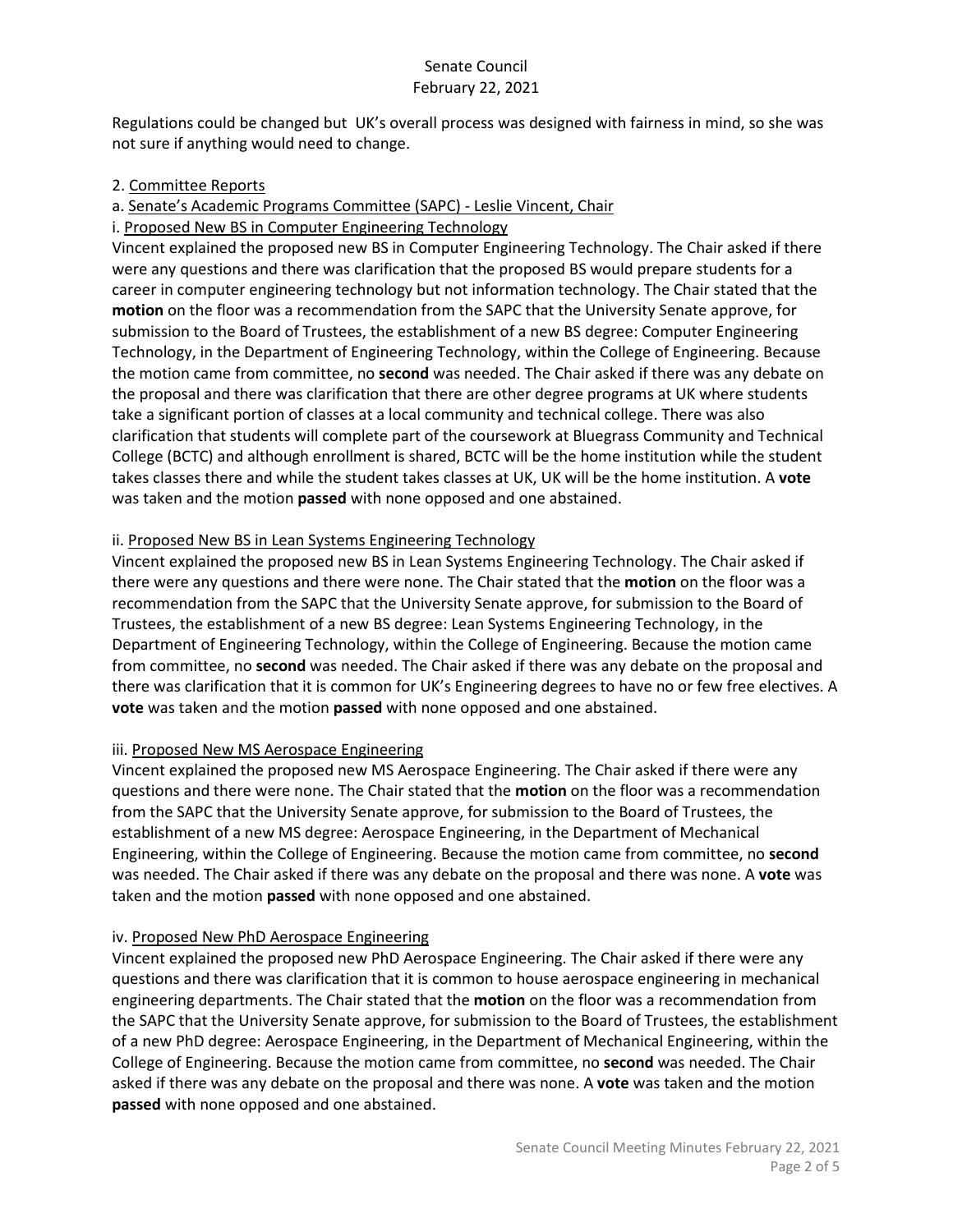#### v. Proposed New MS in Biostatistics

Vincent explained the proposed new MS in Biostatistics. The Chair asked if there were any questions and there was clarification that the Department of Biostatistics already has a joint PhD with Epidemiology, and also how the proposed new MS differs from the online master's in the Department of Statistics. The Chair stated that the **motion** on the floor was a recommendation from the SAPC that the University Senate approve, for submission to the Board of Trustees, the establishment of a new MS: Biostatistics, in the Department of Biostatistics, within the College of Public Health. Because the motion came from committee, no **second** was needed. The Chair asked if there was any debate on the proposal and there was none. A **vote** was taken and the motion **passed** with none opposed and one abstained.

#### vi. Proposed Significant Change to PhD Studies in Higher Education

Vincent explained the proposed significant change to PhD Studies in Higher Education. The Chair asked if there were any questions and there were none. The Chair stated that the **motion** on the floor was a recommendation from the SAPC that the University Senate approve the significant change to the PhD: Studies in Higher Education, in Department of Educational Policy Studies and Evaluation within the College of Education. Because the motion came from committee, no **second** was needed. The Chair asked if there was any debate on the proposal and there was none. A **vote** was taken and the motion **passed** with none opposed.

#### vii. Proposed New Graduate Certificate in Senior Diversity Officer Leadership

Vincent explained the proposed new Graduate Certificate in Senior Diversity Officer Leadership. The Chair asked if there were any questions and there were none. The Chair stated that the **motion** on the floor was a recommendation from the SAPC that the University Senate approve the establishment of a new Graduate Certificate: Senior Diversity Officer Leadership, in the Department of Educational Policy Studies and Evaluation within the College of Education. Because the motion came from committee, no **second** was needed. The Chair asked if there was any debate on the proposal and there was none. A **vote** was taken and the motion **passed** with none opposed.

#### viii. Proposed New Graduate Certificate in Human Resource Management

Vincent explained the proposed new Graduate Certificate in Human Resource Management. The Chair asked if there were any questions and there were none. The Chair stated that the **motion** on the floor was a recommendation from the SAPC that the University Senate approve the establishment of a new Graduate Certificate: Human Resource Management, in the Department of Management within the Gatton College of Business & Economics. Because the motion came from committee, no **second** was needed. The Chair asked if there was any debate on the proposal and there was none. A **vote** was taken and the motion **passed** with none opposed.

#### ix. Proposed New Graduate Certificate in Substance Use Disorder

Vincent explained the proposed new Graduate Certificate in Substance Use Disorder. The Chair asked if there were any questions and there was clarification about all faculty of record being in the College of Social Work. The Chair stated that the **motion** on the floor was a recommendation from the SAPC that the University Senate approve the establishment of a new Graduate Certificate: Substance Use Disorders, in the College of Social Work. Because the motion came from committee, no **second** was needed. The Chair asked if there was any debate on the proposal and there was none. A **vote** was taken and the motion **passed** with none opposed.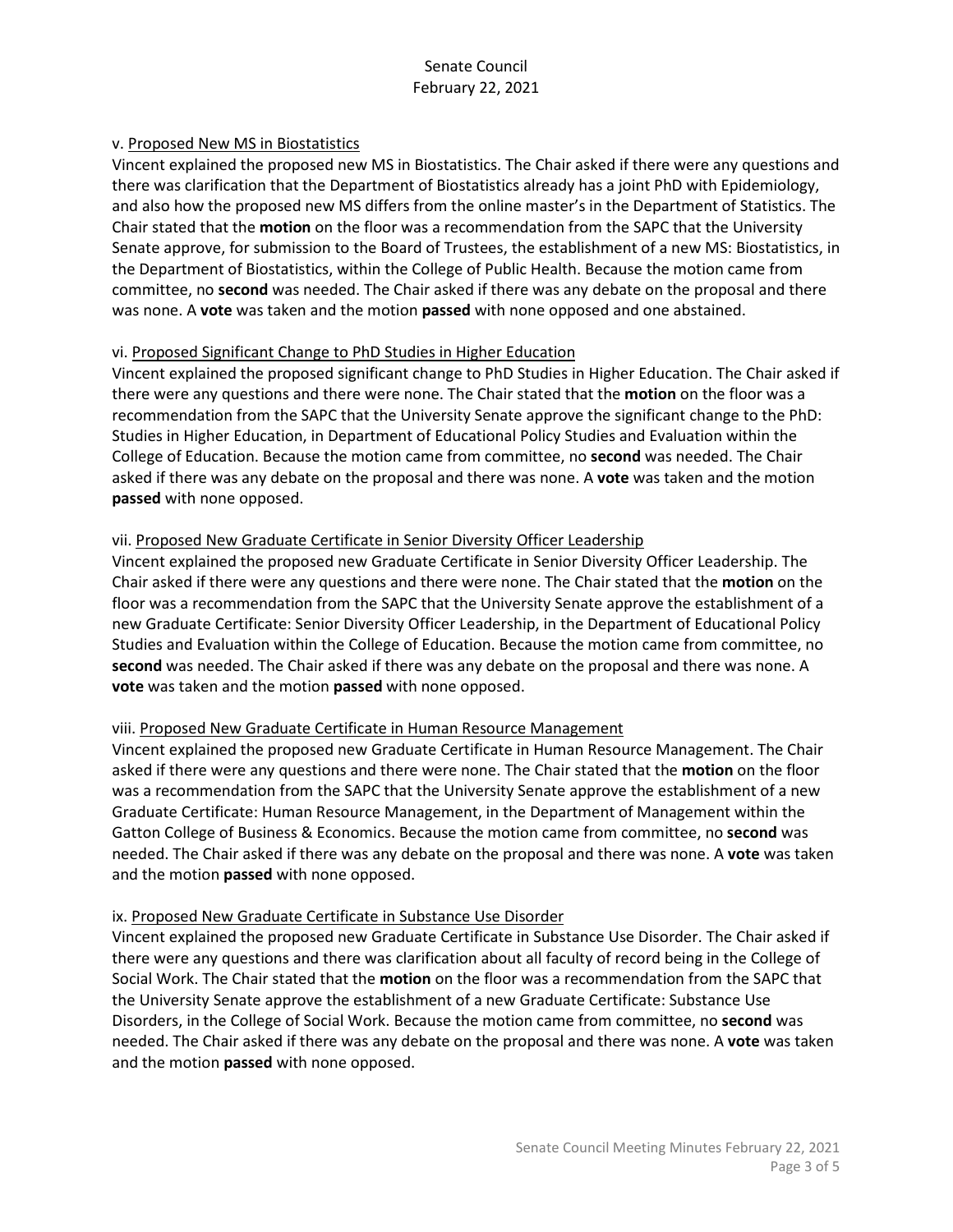There was brief discussion about how a faculty of record relates to the unit faculty, with unit faculty being defined in the *Governing Regulations* as the official educational-policy-making faculty body for a program.

## b. Senate's Research and Graduate Education Committee (SRGEC) - Susan Cantrell, Chair i. Response to Proposed Changes to Undergraduate Research

Cantrell reminded SC of the presentation at their meeting on February 1 about the reorganization of the Office of Undergraduate Research. She explained that SC charged SRGEC to review the reorganization plans and provide input about possible Senate endorsement. She reported that during the SRGEC meeting on February 10, 2021, the committee voted unanimously to endorse the plans for restructuring the Office of Undergraduate Research as presented to SC. She noted that SRGEC recommended that SC communicate to administration the importance of earlier involvement of the Senate in actions that involve structural reorganization of any educational and research opportunities/activities. They also recommended that the program, led by the new Director of Undergraduate Research, continue to refine the metrics and funding formula that will be used to distribute support resources to all Colleges. She reported that although SRGEC endorsed the plans, they prefer to rely on the judgement of SC about possible Senate endorsement.

There was discussion about the recommendation for SC to communicate to administration the importance of earlier involvement of the Senate. There was little interest in suggesting the Senate endorse the changes. The Chair reported that he will share with the Office of the Vice President of Research the SRGEC's second recommendation to refine the metrics and funding formula that will be used to distribute support resources to all Colleges. There was additional discussion about the possible Senate endorsement but the idea had little support.

Vincent (BE) **moved** to include SRGEC's report on the proposed changes to Undergraduate Research on a Senate agenda. Collett (HS) seconded. The Chair asked if there was any debate and there was none. A **vote** was taken and the motion **passed** with none opposed.

# c. Ad Hoc Committee on University Accolades - Leslie Vincent - Chair

## i. Update

Vincent reminded SC of their recommendation to form an ad hoc committee to evaluate University accolades. The committee was asked to develop an inventory of all University honors/accolades and develop recommendations regarding the standards and processes for such accolades. She explained the historical context of the concerns that were raised by Lewis Honors College about how to distinguish honors offered by Lewis Honors College from other honors such as University/Latin Honors and Departmental Honors. She explained that the ad hoc committee was formed from nominations by Associate Deans. She thanked Ms. Brothers for her help in identifying an inventory of departmental honors.

She went over the committee's findings and identified their recommendations which include:

- Units may offer both "awards" and "departmental honors" but the two are different. Both types should be approved by departmental faculty and do not need Senate approval
- The current University naming structure to designate "honors" is sufficient and should remain, although more regular use of adjectives with "honors" would help alleviate confusion ("University/Latin Honors" and "Lewis Honors College" and "departmental honors"). This tiered break-down of honors at the University needs to be clearly conveyed.
- There needs to be a clear list of departmental honors.